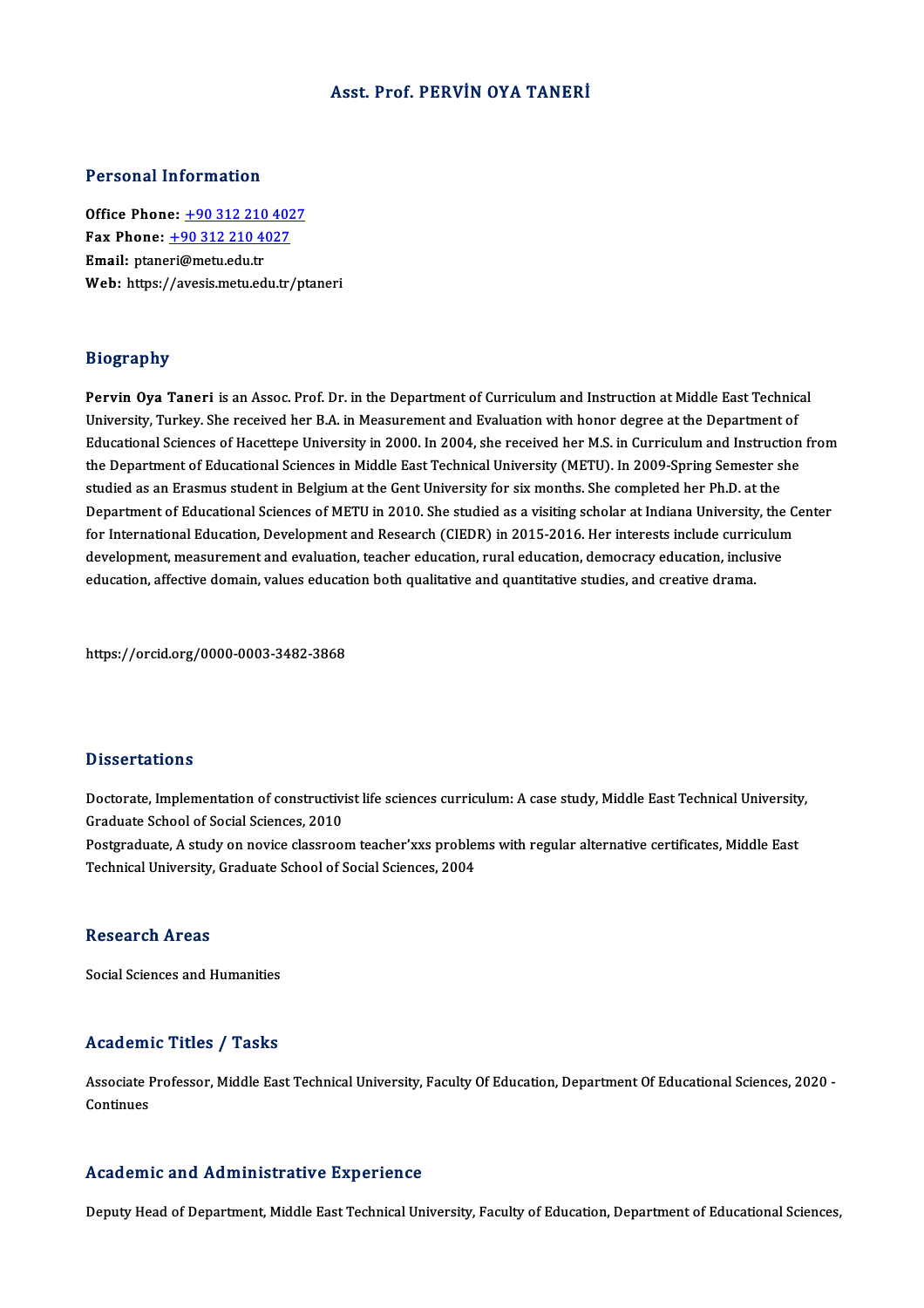### Courses

Courses<br>Classroom Management, Undergraduate, 2021 - 2022<br>Educational Pevchology, Undergraduate, 2021 - 2022 Sources<br>Classroom Management, Undergraduate, 2021 - 2022<br>Educational Psychology, Undergraduate, 2021 - 2022<br>Introduction to Education, Undergraduate, 2020, 202 Classroom Management, Undergraduate, 2021 - 2022<br>Educational Psychology, Undergraduate, 2021 - 2022<br>Introduction to Education, Undergraduate, 2020 - 2021<br>Educational Philosophy, Undergraduate, 2020 - 2021 Educational Psychology, Undergraduate, 2021 - 2022<br>Introduction to Education, Undergraduate, 2020 - 202<br>Educational Philosophy, Undergraduate, 2020 - 2021<br>Extregurations activities, Undergraduate, 2019, 2024 Introduction to Education, Undergraduate, 2020 - 2021<br>Educational Philosophy, Undergraduate, 2020 - 2021<br>Extracurricular activities , Undergraduate, 2019 - 2020<br>History of Turkish Education, Undergraduate, 2019 - 20 Educational Philosophy, Undergraduate, 2020 - 2021<br>Extracurricular activities , Undergraduate, 2019 - 2020<br>History of Turkish Education, Undergraduate, 2019 - 2020 EducationalPhilosophy,Undergraduate,2019 -2020

# Articles Published in Journals That Entered SCI, SSCI and AHCI Indexes

- rticles Published in Journals That Entered SCI, SSCI and AHCI Index<br>I. Aiding culturally responsive assessment in schools in a globalising world<br>Natural C.A. Wisse E. Brown M. Burne D. Meramare C. O'bare L. Altrichten H. E Nortvedt G. A. , Wiese E., Brown M., Burns D., Mcnamara G., O'hara J., Altrichter H., Fellner M., Herzog-<br>Punzenberger B., Nayir F., et al. I. Aiding culturally responsive assessment in schools in a globalising world EDUCATIONAL ASSESSMENT EVALUATION AND ACCOUNTABILITY, vol.32, pp.5-27, 2020 (Journal Indexed in SSCI) Punzenberger B., Nayir F., et al.<br>EDUCATIONAL ASSESSMENT EVALUATION AND ACCOUNTABILITY, vol.32, pp.5-27, 2020 (Journal Incredit Certificates<br>II. The Problems of Novice Classroom Teachers having Regular and Alternative Cert
- EDUCATIONAL ASS<br>The Problems of<br>Taneri P. O. , OK A.<br>ECITIM VE PILIM I The Problems of Novice Classroom Teachers having Regular and Alternative Certificates<br>Taneri P. O. , OK A.<br>EGITIM VE BILIM-EDUCATION AND SCIENCE, vol.39, no.173, pp.416-427, 2014 (Journal Indexed in SSCI)<br>The problems of p
- Taneri P. O. , OK A.<br>EGITIM VE BILIM-EDUCATION AND SCIENCE, vol.39, no.173, pp.416-427, 2014 (Journal Indexed in SSCI)<br>III. The problems of novice classroom teachers having regular and alternative certificates Alandan ve<br>a EGITIM VE BILIM-EDUCATION AND SCIENCE, vol.39, no.173, pp.416-427, 2014 (Journal Indexent)<br>The problems of novice classroom teachers having regular and alternative certificat<br>alan dişindan öğretmenlik sertifikasi ile atana The problems of<br>alan dişindan öğ<br>Taneri P. O. , Ok A.<br>Egitim ve Bilim ve alan dişindan öğretmenlik sertifikasi ile atanan yeni sinif öğretmenlerinin sorunlari<br>Taneri P.O., Ok A.

Egitim ve Bilim, vol.39, pp.416-427, 2014 (Journal Indexed in SCI Expanded)

IV. LETTERS OF PARENTS ABOUT STUDENTS' HOME PRACTICES: AN ACTION RESEARCH

HACETTEPE UNIVERSITESI EGITIM FAKULTESI DERGISI-HACETTEPE UNIVERSITY JOURNAL OF EDUCATION, pp.171-182, 2012 (Journal Indexed in SSCI)

### Articles Published in Other Journals

- I. TEACHER PERFORMANCE APPRAISAL IN TURKEY: AN ALTERNATE MODEL ÖzbekÖ.Y. ,TaneriP.O. TEACHER PERFORMANCE APPRAISAL IN TURKEY:AN ALTERNATE MODEL<br>Özbek Ö. Y. , Taneri P. O.<br>European Journal of Education Studies, vol.5, no.11, pp.222-251, 2019 (Refereed Journals of Other Institutions)<br>ILAVE EČITIM PROCRAMI OL Özbek Ö. Y. , Taneri P. O.<br>European Journal of Education Studies, vol.5, no.11, pp.222-251, 2019 (Refereed Journals of Other Institution<br>II. ILAVE EĞİTİM PROGRAMI OLARAK OKUL GÖSTERİLERİ: ÖĞRETMEN VE ÖĞRENCİ GÖRÜŞLERİ<br>TANE
- European Jo<mark>l</mark><br>İLAVE EĞİT<br>TANERİ P. O.<br>The Journal e iLAVE EĞİTİM PROGRAMI OLARAK OKUL GÖSTERİLERİ: ÖĞRETMEN VE ÖĞRENCİ GÖRÜŞI<br>TANERİ P. O.<br>The Journal of Social Sciences, vol.5, no.25, pp.57-75, 2018 (Refereed Journals of Other Institutions)<br>Termination of the teaching of t

TANERİ P. O.<br>The Journal of Social Sciences, vol.5, no.25, pp.57-75, 2018 (Refereed Journals of Other In<br>III. Termination of the teaching of the Continuous Cursive Handwriting in Schools<br>TANERLE O. Akduman N The Journal of Social Scien<br>Termination of the teac<br>TANERÌ P. O. , Akduman N.<br>H IBLA International Bevier Termination of the teaching of the Continuous Cursive Handwriting in Schools<br>TANERİ P. O. , Akduman N.<br>ILIRIA International Review, vol.8, no.1, pp.1-21, 2018 (Refereed Journals of Other Institutions) TANERİ P. O. , Akduman N.<br>ILIRIA International Review, vol.8, no.1, pp.1-21, 2018 (Refereed Journals of Other Institutions)<br>IV. Reviewing the Implementation of Life Sciences Curriculum in Turkey Using Elicitation Techn

**ILIRIA International Review, vo<br>Reviewing the Implementat<br>TANERİ P. O. , ENGİN DEMİR C.<br>Flamentanu Education Opline v** Reviewing the Implementation of Life Sciences Curriculum in Turkey Using Elicitation 7<br>TANERİ P. O. , ENGİN DEMİR C.<br>Elementary Education Online, vol.17, no.3, pp.1-22, 2018 (Refereed Journals of Other Institutions)<br>The Vi

TANERİ P. O. , ENGİN DEMİR C.<br>Elementary Education Online, vol.17, no.3, pp.1-22, 2018 (Refereed Journals of Other Institutions)<br>V. The Viewpoints of Instructors about the Effects of Teacher Education Programs on Prospecti Elementary Education Online, vol.17, no.3, pp.1-22, 2018 (Refereed Journals of Other Institutions)<br>The Viewpoints of Instructors about the Effects of Teacher Education Programs on Pre<br>Teachers' Affective Characteristics<br>Ta The View<mark>p</mark><br>Teachers'<br>Taneri P. O.<br>FUPASIAN I

EURASIANJOURNALOF EDUCATIONALRESEARCH,pp.105-120,2017 (Journal Indexed inESCI)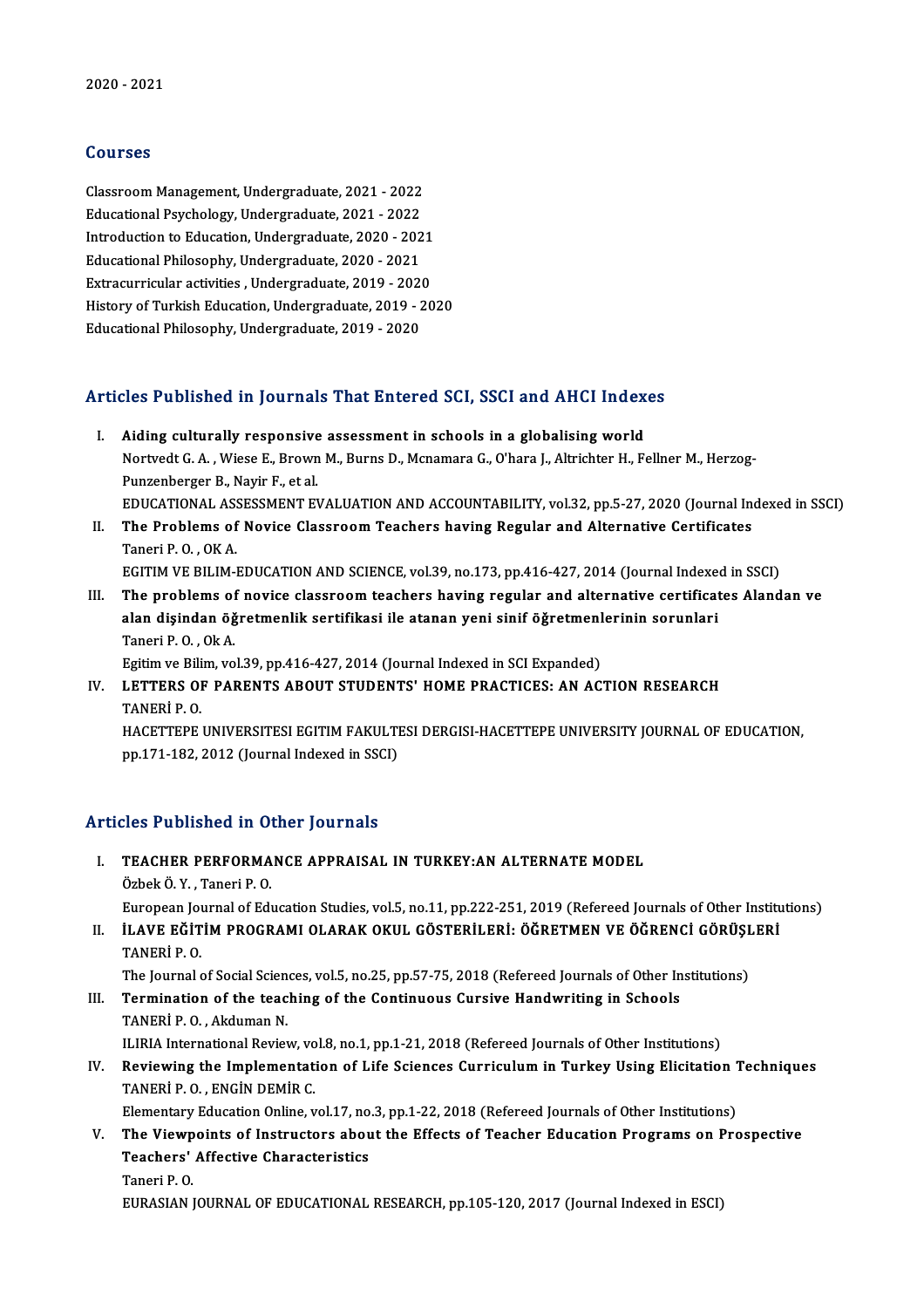| VI.    | Exploring Teacher Candidates views on Education Reforms                                                              |
|--------|----------------------------------------------------------------------------------------------------------------------|
|        | Taneri P.O.                                                                                                          |
|        | Athens: ATINER'S Conference Paper Series, vol.2015, no.1775, pp.3-14, 2016 (Refereed Journals of Other               |
|        | Institutions)                                                                                                        |
| VII.   | Ortaokul 7 ve 8 Sınıf Öğrencilerinin Sorunlu İnternet Kullanımı ve Anne Baba Tutumları İlişkisinin                   |
|        | Incelenmesi                                                                                                          |
|        | Taneri P.O., Tiryakioğlu Ö.                                                                                          |
|        | The Journal of Academic Social Science Studies (JASSS), no.40, pp.205-223, 2015 (Refereed Journals of Other          |
|        | Institutions)                                                                                                        |
| VIII.  | Leaky pipeline Women lost in the academic system in Turkey                                                           |
|        | NAYİR K F , TANERİ P O                                                                                               |
|        | International Journal of Research on Psycho-Eductional Sciences, vol.8, no.1, pp.16-23, 2015 (Refereed Journals of   |
|        | Other Institutions)                                                                                                  |
| IX.    | Multiple Intelligence and Creative Drama Practices with Disadvantaged Groups                                         |
|        | Taneri P.O., Nalan A., Ceyla A.                                                                                      |
|        | International Journal of Social Science & Human Behavior Study, vol.2, no.1, pp.99-102, 2015 (Refereed Journals of   |
|        | Other Institutions)                                                                                                  |
| Χ.     | Öğrencilere Getirilen Kılık Kıyafet Serbestliğinin Okul Bileşenleri Gözünden İncelenmesi Ankara                      |
|        | Örneği                                                                                                               |
|        | TANERİ P.O., ulutaş b., mehmet mahsun a.                                                                             |
|        | Eğitim Bilim Toplum Dergisi, vol.13, no.49, pp.32-60, 2015 (Other Refereed National Journals)                        |
| XI.    | Üniversite Öğrencilerinin Demokrasinin Eğitime Yansımaları Hakkındaki Görüşleri Çankiri İli Örneği                   |
|        | TANERİ P.O.                                                                                                          |
|        | Trakya Üniversitesi Eğitim Fakültesi Dergisi, vol.4, no.2, pp.12-27, 2014 (Other Refereed National Journals)         |
| XII.   | The teachers against the education reforms under the influence of neoliberalism                                      |
|        | TANERİ P.O., akgündüz m.m., NAYİR K.F.                                                                               |
|        | European Journal of Research on Social Sciences, vol.1, no.2, pp.1-7, 2014 (Refereed Journals of Other Institutions) |
| XIII.  | TEACHER CANDIDATES ATTITUDES TOWARDS THE TEACHING PROFESSION WORRYING TRENDS                                         |
|        | TANERÎ P. O. . NAYÎR K. F. . MCNAMARA G. .                                                                           |
|        | Journal of Turkish Studies, vol.9, no.11, pp.529-545, 2014 (Refereed Journals of Other Institutions)                 |
| XIV.   | Öğrenci Gözüyle Hayat Bilgisi Dersinin İşlenişi Bir Nitel Araştırma Yöntemi Olarak Yaratıcı Drama                    |
|        | TANERİ P.O., ENGİN DEMİR C.                                                                                          |
|        | İlköğretim Online, vol.12, no.1, pp.267-282, 2013 (Refereed Journals of Other Institutions)                          |
| XV.    | Karatekin Üniversitesi Pedagojik Formasyon Öğrencilerinin Öğretmenlik Mesleğini Seçme                                |
|        | Nedenlerine İlişkin Görüşlerinin Cinsiyet Değişkenine Göre İncelenmesi                                               |
|        | NAYİR K.F., TANERİ P.O.                                                                                              |
|        | Karatekin Üniversitesi Edebiyat Fakültesi Dergisi, vol.2, no.1, pp.1-12, 2013 (Other Refereed National Journals)     |
| XVI.   | Instructional Use of Information and Communication Technologies Teachers Resistance to the Use of                    |
|        | <b>New Technologies</b>                                                                                              |
|        | TANERÍ P.O., SEFEROĞLU S.S.                                                                                          |
|        | The International Journal of Technologies in Learning, vol.19, no.3, pp.61-71, 2013 (Refereed Journals of Other      |
|        | Institutions)                                                                                                        |
| XVII.  | Öğrenci gözüyle hayat bilgisi dersinin işlenişi: Bir nitel araştırma yöntemi olarak yaratıcı drama                   |
|        | TANERİ P.O., ENGİN DEMİR C.                                                                                          |
|        | İlköğretim Online, vol.12, no.1, pp.267-282, 2013 (Other Refereed National Journals)                                 |
| XVIII. | Implementation of life sciences from the perspectives of students: Creative drama as a qualitative                   |
|        | data collection method Öğrenci gözüyle hayat bilgisi dersinin işlenişi: Bir nitel araştırma yöntemi                  |
|        | olarak yaratıcı drama                                                                                                |
|        | Taneri P.O., ENGIN DEMIR C.                                                                                          |
| XIX.   | Elementary Education Online, vol.12, no.1, pp.267-282, 2013 (Refereed Journals of Other Institutions)                |
|        | Roles of parents in enhancing children s creative thinking skills                                                    |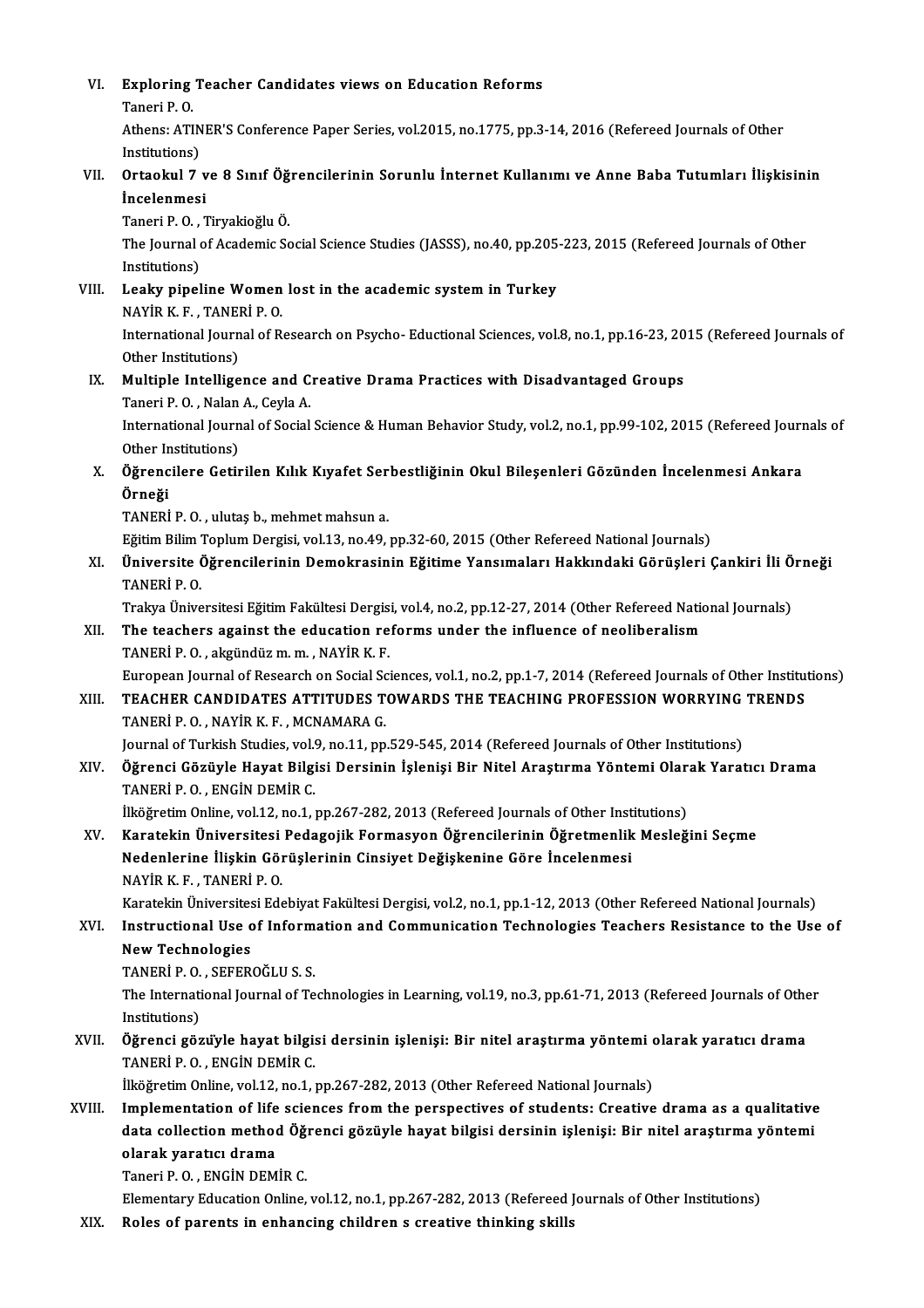TANERİP.O.

TANERİ P. O.<br>International Journal of Human Sciences, vol.9, no.2, pp.91-108, 2012 (Refereed Journals of Other Institutions)<br>Quality of Education in Bunal Schoola A Nooda Assessment Study Ankare Kelesik Sample

TANERİ P. O.<br>International Journal of Human Sciences, vol.9, no.2, pp.91-108, 2012 (Refereed Journals of Other In<br>XX. Quality of Education in Rural Schools A Needs Assessment Study Ankara Kalecik Sample<br>TANERÍ B.O. ENCÍN D International Journal of Human<br>**Quality of Education in Rur**<br>TANERİ P. O. , ENGİN DEMİR C.<br>International Online Journal of Quality of Education in Rural Schools A Needs Assessment Study Ankara Kalecik Sample<br>TANERİ P. O. , ENGİN DEMİR C.<br>International Online Journal of Educational Sciences, vol.3, no.1, pp.91-112, 2011 (Refereed Journals of Ot

TANERİ P. O.<br>International<br>Institutions)

## Institutions)<br>Books & Book Chapters

I. Adalet Değerinin Kazandırılmasında Bibliyoterapi ve Drama Uygulamaları nd alet Deg<br>Adalet Deg<br>Taneri P. O.<br>in: Alternati

Adalet Değerinin Kazandırılmasında Bibliyoterapi ve Drama Uygulamaları<br>Taneri P. O.<br>in: Alternatif Yöntemlerle Çocuk Kitaplarındaki Değerler, A. Oğuz Namdar,A. Alyıldız Uğurlu, Editor, Eğiten Kitap, Taneri P. O.<br>in: Alternatif Yöntemlerl<br>Ankara, pp.53-82, 2021<br>Öğrenmede eyrensel in: Alternatif Yöntemlerle Çocuk Kitaplarındaki Değerler, A. Oğuz Namdar,A. Alyıldız Uğurlu, Ed<br>Ankara, pp.53-82, 2021<br>II. Öğrenmede evrensel tasarım ve eğitim programları. Öğrenmede Evrensel Tasarım<br>Taneri B. O

Ankara, pp.53-82, 2021<br>II. Öğrenmede evrensel tasarım ve eğitim programları. Öğrenmede Evrensel Tasarım<br>Taneri P. O. Öğrenmede evrensel tasarım ve eğitim programları. Öğrenmede Evrensel Tasarım<br>Taneri P. O.<br>in: Kapsayıcı Eğitimi Sağlamada Kuramsal ve Uygulamalı Bir Çerçeve, Semra Demir Başaran, Editor, Pegem A<br>Yaynalık, Ankara, pp.150,19

Taneri P. O.<br>in: Kapsayıcı Eğitimi Sağlamada Kurar<br>Yayıncılık, Ankara, pp.150-180, 2021<br>Tamel eğitimde 21. yüzyıl beseril in: Kapsayıcı Eğitimi Sağlamada Kuramsal ve Uygulamalı Bir Çerçeve, Semra Demir Başaran, Editor, Peg<br>Yayıncılık, Ankara, pp.150-180, 2021<br>III. Temel eğitimde 21. yüzyıl becerilerinin sınıf öğretmenlerinin görüşlerine göre

Yayıncılık, Ankara, pp.150-180, 2021<br>Temel eğitimde 21. yüzyıl becerilerinin sınıf öğretmenlerinin görüşlerine göre incelenmesi<br>Hamli D., Hamli S., Taneri P. O. Temel eğitimde 21. yüzyıl becerilerinin sınıf öğretmenlerinin görüşlerine göre incelenmesi<br>Hamli D., Hamli S., Taneri P. O.<br>in: Current Debates on Social Sciences 4, Multidisciplinary Studies, Ceylan Alpaslan,Durmuş İlhami

Hamli D., Hamli S., Taneri P. O.<br>in: Current Debates on Social Sciences 4, Multidisciplinary Stu<br>Editor, Bilgin Kültür Sanat Yayınları, Ankara, pp.94-107, 2020<br>Öz Düzenlama Baserilari ve Drama: Drama ile Öz Düze in: Current Debates on Social Sciences 4, Multidisciplinary Studies, Ceylan Alpaslan,Durmuş İlh<br>Editor, Bilgin Kültür Sanat Yayınları, Ankara, pp.94-107, 2020<br>IV. Öz Düzenleme Becerileri ve Drama: Drama ile Öz Düzenleme Be

## Editor, Bilgin<br><mark>Öz Düzenle</mark>r<br>TANERİ P. O.<br>in İlkolmlda</mark>

Öz Düzenleme Becerileri ve Drama: Drama ile Öz Düzenleme Becerilerinin Gelişimi<br>TANERİ P. O.<br>in: İlkokulda Drama ile Değerler Eğitimi Uygulamaları, Oğuz Namdar, Ayşegül, Editor, Pegem A. Yayınevi, Ankara,<br>nn 193 212 2020 TANERİ P. O.<br>in: İlkokulda Dram<br>pp.192-213, 2020<br>Kuramdan Hugul in: İlkokulda Drama ile Değerler Eğitimi Uygula<br>pp.192-213, 2020<br>V. Kuramdan Uygulamaya Kapsayıcı Eğitim<br>Taneri B.O. (Editor)

- pp.192-213, 2020<br>**Kuramdan Uygulai**<br>Taneri P. O. (Editor)<br>Pegam A Yaungilir A Kuramdan Uygulamaya Kapsa<br>Taneri P. O. (Editor)<br>Pegem A Yayıncılık, Ankara, 2019<br>E. Bölüm Kansayıcı Doğarland Taneri P. O. (Editor)<br>Pegem A Yayıncılık, Ankara, 2019<br>VI. 95. Bölüm Kapsayıcı Değerlendirme<br>TANERİ B. O
- Pegem A Yay<br>**5. Bölüm Ka<br>TANERİ P. O.**<br>in: Kuramdar TANERİ P. O.<br>in: Kuramdan Uygulamaya Kapsayıcı Eğitim, Taneri, Pervin Oya, Editor, Pegem A, Ankara, pp.93-123, 2019 TANERİ P. O.<br>in: Kuramdan Uygulamaya Kapsayıcı Eğitim, Taneri, Pervin Oya, Editor, Pegem A, Ankara, pp.93-1<br>VII. Dikkat Eksikliği ve HiperaktiviteBozukluğu Tanısı Almış Öğrenciler ileEğitim Öğretim<br>TANEPİ B.O.

## in: Kuramda<mark>ı</mark><br>Dikkat Eksil<br>TANERİ P. O.<br>in: DİKKAT E

Dikkat Eksikliği ve HiperaktiviteBozukluğu Tanısı Almış Öğrenciler ileEğitim Öğretim<br>TANERİ P. O.<br>in: DİKKAT EKSİKLİĞİ VEHİPERAKTİVİTE BOZUKLUĞURuh Sağlığı Çalışanları, Alan Uzmanları,Öğrenciler ve Aileler<br>İsin Kuramdan Uy TANERİ P. O.<br>in: DİKKAT EKSİKLİĞİ VEHİPERAKTİVİTE BOZUKLUĞURuh Sağlığı Çalışanları, Alan Uzmanları,<br>İçin Kuramdan Uygulamaya, A. Şebnem Soysal Acar, Editor, Nobel, Ankara, pp.863-880, 2019<br>Cözleme Dayalı Yöntemler in: DİKKAT EKSİKLİĞİ VEHİPE<br>İçin Kuramdan Uygulamaya, A<br>VIII. Gözleme Dayalı Yöntemler<br>DOĞAN C.D. NAVIB E. ABAST

İçin Kuramdan Uygulamaya, A. Şebnem Soysal Acar, Editor, Nobel, Ankara, pp.863-880, 2019<br>Gözleme Dayalı Yöntemler<br>DOĞAN C. D. , NAYIR F., ARASTAMAN G., KURUM G., DEMİR K., YILMAZ K., DEMİRKASIMOĞLU N., TANERİ P. O. , KURU ÇETİN S., FİDAN T., et al. DOĞAN C. D. , NAYIR F., ARASTAMAN G., KURUM G., DEMİR K., YILMAZ K., DEMİRKASIMOĞLU N., TANERİ P. O<br>KURU ÇETİN S., FİDAN T., et al.<br>in: Bilimsel Araştırma Yöntemleri Gerçek Dünya Araştırması, Şakir Çınkır, Nihan Demirkasım

KURU ÇETİN S., FİDAN T., et al.<br>in: Bilimsel Araştırma Yöntemleri Ge<br>Yayınevi, Ankara, pp.363-391, 2018<br>Öğretmen, Adaylarının Ayrumsılı? IIX. Bilimsel Araştırma Yöntemleri Gerçek Dünya Araştırması<br>Yayınevi, Ankara, pp.363-391, 2018<br>IX. Öğretmen Adaylarının Ayrımcılığa Yönelik Tutumları<br>ÖZPEKÖ V. TANEPİ B.O

Yayınevi, Ankara, pp.363-3<br><mark>Öğretmen Adaylarının /</mark><br>ÖZBEK Ö. Y. , TANERİ P. O.<br>in: EğiTİM PİL İMI EPİNDE ÖZBEK Ö. Y. , TANERİ P. O.<br>in: EĞİTİM BİLİMLERİNDE GÜNCEL AKADEMİK ÇALIŞMALAR-2018, ŞAHİN Harun, TEMİZER Abidin, ERDOĞAN ÖZBEK Ö. Y. , TANERİ P. O.<br>in: EĞİTİM BİLİMLERİNDE GÜNCEL AKADEMİI<br>Fatma, Editor, Ivpe, Cetinje, pp.219-246, 2018<br>Imagine a vvanld without batradı Prayant

## X. Imagine a world without hatred: Preventing the Hate-Speech and Prejudice in the Society Fatma, Editor, Ivpe, Cetinje, pp<br>Imagine a world without h<br>akgündüzm.m. , TANERİ P. O.<br>in: PESEARCH AND DEVELOP Imagine a world without hatred: Preventing the Hate-Speech and Prejudice in the Society<br>akgündüz m. m., TANERİ P. O.<br>in: RESEARCH AND DEVELOPMENT ON SOCIAL SCIENCES, DORCZAK, Roman LENART-GANSINIEC, REGINA ,<br>BUCCIERO CHRIS

akgündüz m. m. , TANERİ P. O.<br>in: RESEARCH AND DEVELOPMENT ON SOCIAL SCIENCES, DORCZAK, Roman LENART-GANSINIEC, REGINA ,<br>RUGGIERO, CHRISTIAN ICBAY, MEHMET ALI, Editor, Jagiellonian University Institute of Public Affairs, K in: RESEARCH AN<mark>L</mark><br>RUGGIERO, CHRIST<br>pp.217-224, 2018<br>What values she RUGGIERO, CHRISTIAN ICBAY, MEHMET ALI, Editor, Jagiellonian University Institute of Public Affairs, Krak<br>pp.217-224, 2018<br>XI. What values should be taught? Measuring the Perceptions of High School Teachers on Values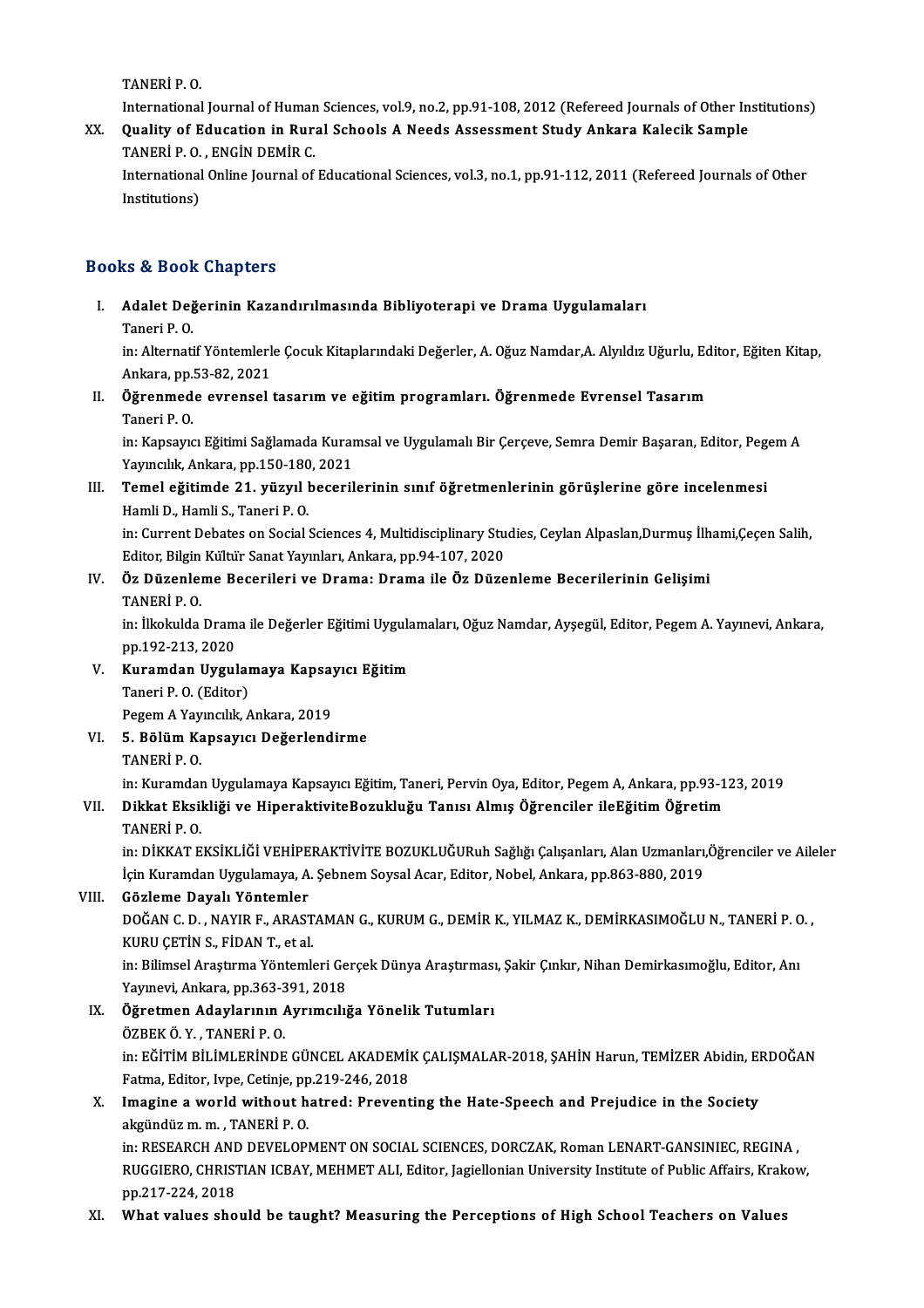Education TANERİP.O. ,akgündüzm.m. in: Educational Policy and Research, Arslan Hasan, Dorczak Roman, Alina-Andreea Dragoescu Urlica, Editor, TANERİ P. O. , akgündüz m. m.<br>in: Educational Policy and Research, Arslan Hasan, Dorczak Roman, Alina-An<br>Jagiellonian University Institute of Public Affairs, Krakow, pp.117-124, 2018<br>Farklı Ama Aupul Adou Öğretmanların Far XII. Farklı Ama Aynı! Aday Öğretmenlerin Farklılıklara Saygı Düzeyi /-197<br>TANERİ P.O., ÖZBEK Ö. Y. Jagiellonian University Inst<br>Farklı <mark>Ama Aynı! Aday</mark><br>TANERİ P. O. , ÖZBEK Ö. Y.<br>in: Egitim bilimlerinde gün Farklı Ama Aynı! Aday Öğretmenlerin Farklılıklara Saygı Düzeyi /-197<br>TANERİ P. O. , ÖZBEK Ö. Y.<br>in: Egitim bilimlerinde güncel akademik çalışmalar 2018, Harun Şahin, Abidin Temizer, Fatma Erdoğan, Editor, Ivpe,<br>Cetinia Man TANERİ P. O. , ÖZBEK Ö. Y.<br>in: Egitim bilimlerinde güncel akademik<br>Cetinje-Montenegro, pp.197-218, 2018<br>Okul ve Vetiskin Eğitimi Barsanalin in: Egitim bilimlerinde güncel akademik çalışmalar 2018, Harun Şahin, Abidin Temizer, Fatma Erdoğan, Editor, I<br>Cetinje-Montenegro, pp.197-218, 2018<br>XIII. Okul ve Yetişkin Eğitimi Personelinin Mesleki Gelişimini Desteklemek Cetinje-Montenegro, pp.197-218, 2018<br>Okul ve Yetişkin Eğitimi Personelinin Mesle<br>Artırılması Projesi Değerlendirme Raporu<br>TANEPİ P.O. ALTIN E. AYNA V. E. EVSEL G. K Okul ve Yetişkin Eğitimi Personelinin Mesleki Gelişimini Dest<br>Artırılması Projesi Değerlendirme Raporu<br>TANERİ P. O. , ALTUN E., AYNA Y. E. , EVSEL G., KORKMAZ SAĞLAM F.<br>TÜRKİVE III USAL ALANSL ARkara 2017 Artırılması Projesi Değerlendirme R<br>TANERİ P. O. , ALTUN E., AYNA Y. E. , EVS<br>TÜRKİYE ULUSAL AJANSI, Ankara, 2017<br>te regell te play in the street: e. si<sup>ş</sup>iti TANERİ P. O. , ALTUN E., AYNA Y. E. , EVSEL G., KORKMAZ SAĞLAM F.<br>TÜRKİYE ULUSAL AJANSI, Ankara, 2017<br>XIV. to recall to play in the street: a ciîitical review of the transformation of the g TÜRKİYE ULUSAL AJANSI, Ankara, 2017<br>to recall to play in the street: a ciîit<br>TANERİ P. O. , NAYİR K. F. , Akgunduzm.<br>in: Games and Learning Allianes, de glar in: Games and Learning Alliance, de gloria alessandro, vetkamp remco, Editor, springer international publishing, cham, pp.365-373, 2016 TANERİ P. O. , NAYİR K. F<br>in: Games and Learning /<br>cham, pp.365-373, 2016<br>kanali kanilar andinda in: Games and Learning Alliance, de gloria alessandro, vetkamp remco, Editor,<br>cham, pp.365-373, 2016<br>XV. kapali kapilar ardinda: ogretmen adaylarina gore ogretmenler odasi<br>NAXIB K.E., TANEBLB.O., okrambur m cham, pp.365-373, 2016<br><mark>kapali kapilar ardinda: ogretmen ac</mark><br>NAYİR K. F. , TANERİ P. O. , akgunduz m.<br>in: ozitim bilimlerinde yenilik ve nitelik e kapali kapilar ardinda: ogretmen adaylarina gore ogretmenler odasi<br>NAYİR K. F. , TANERİ P. O. , akgunduz m.<br>in: egitim bilimlerinde yenilik ve nitelik arayisi, demirel ozcan, dincer serkan, Editor, pegem akademi, Ankara,<br>n NAYİR K.F., TANE<br>in: egitim bilimlerir<br>pp.791-808, 2016<br>Pālām 10. Tanar XVI. Bölüm 10. Taramalar ve Anketler (Surveys and Questionnaires)<br>TANERİ P. O. pp.791-808, 2016 Bölüm 10. Taramalar ve Anketler (Surveys and Questionnaires)<br>TANERİ P. O.<br>in: Real World Research Bilimsel Araştırma Yöntemleri Gerçek Dünya Araştırması, Şakir Çınkır, Nihan<br>Domirkasımoğlu, Editor, Ant Ankara, np.297,244,2 TANERİ P. O.<br>in: Real World Research Bilimsel Araştırma Yöntemleri (<br>Demirkasımoğlu, Editor, Anı, Ankara, pp.287-344, 2015<br>Primary Schools Teashers' Oninions about Positii in: Real World Research Bilimsel Araştırma Yöntemleri Gerçek Dünya Araştı<br>Demirkasımoğlu, Editor, Anı, Ankara, pp.287-344, 2015<br>XVII. Primary Schools Teachers' Opinions about Positive Discrimination<br>TANERI B.O. NAVİRKE, Tİ Demirkasımoğlu, Editor, Anı, Ankara, pp.287-344, 2015<br>XVII. Primary Schools Teachers' Opinions about Positive Discrimination<br>TANERİ P. O., NAYİR K. F., TİRYAKİOĞLUÖ. Primary Schools Teachers' Opinions about Positive Discrimination<br>TANERİ P. O. , NAYİR K. F. , TİRYAKİOĞLU Ö.<br>in: Contemporary Approaches in Education, Kevin Norley, Mehmet Ali Icbay, Hasan Arslan, Editor, PL Academic<br>Besea TANERİ P. O. , NAYİR K. F. , TİRYAKİOĞL<br>in: Contemporary Approaches in Educa<br>Research, Frankfurt, pp.483-490, 2015<br>Currisulum Dovelonment and Imple in: Contemporary Approaches in Education, Kevin No<br>Research, Frankfurt, pp.483-490, 2015<br>XVIII. Curriculum Development and Implementation<br>TANERLE O Research, Fr.<br>Curriculum<br>TANERİ P. O.<br>in: Education

TANERİ P. O.<br>in: Educational Administration Concepts and Practices Eğitim Yönetimi, GÖKHAN ARASTAMAN, Editor, NOBEL, Ankara, pp.366-409, 2013

## Refereed Congress / Symposium Publications in Proceedings

- I. Kapsayıcı eğitime yönelik tutumölçeğinin geliştirilmesi: Geçerlik ve güvenirlik çalışması. TaneriP.O. ,ÖzbekÖ.Y. ,AltunoğluA.,AvcıE.,AşiretS. Kapsayıcı eğitime yönelik tutum ölçeğinin geliştirilmesi: Geçerlik ve güvenirlik çalışması.<br>Taneri P. O. , Özbek Ö. Y. , Altunoğlu A., Avcı E., Aşiret S.<br>8.Uluslararası Sosyal Beşeri ve Eğitim Bilimleri Kongresi, İstanbul, Taneri P. O. , Özbek Ö. Y. , Altunoğlu A., Avcı E., Aşiret S.<br>8.Uluslararası Sosyal Beşeri ve Eğitim Bilimleri Kongresi, İstanbul, Turkey, 23 - 24 December 2020, pp.1<br>II. Akran zorbaliği ve akran zorbaliğini önleme eğitim
- 8.Uluslararası Sosyal Beşeri ve Eğitim<br><mark>Akran zorbaliği ve akran zorbaliğ</mark><br>Taneri P. O. , Özbek Ö. Y. , Akduman N.<br>5. Uluslararası Bilimsel Arastırma Kon II. Akran zorbaliği ve akran zorbaliğini önleme eğitim programi hakkinda öğretmen görüşleri<br>Taneri P. O., Özbek Ö. Y., Akduman N. 5. Uluslararası Bilimsel Araştırma Kongresi, İstanbul, Turkey, 1 - 02 September 2020, pp.160
- III. Akran Zorbalığının Sıklığının Belirlenmesi ve Önleyici Eğitim Programının Uygulanması: Çankırı<br>Örneği

Özbek Ö.Y., Taneri P.O., Akduman N. 5.UluslararasıBilimselAraştırmaKongresi , İstanbul,Turkey,1 -02 September 2020,pp.163

Özbek Ö. Y. , Taneri P. O. , Akduman N.<br>5. Uluslararası Bilimsel Araştırma Kongresi , İstanbul, Turkey, 1 - 02 September 2020, <sub>J</sub><br>IV. Determining Criteria for Selection of Books That Can Help Prevent Bullying<br>ÖZPEK Ö. V. 5. Uluslararası Bilimsel Araştırma Kongr<br>Determining Criteria for Selection<br>ÖZBEK Ö. Y. , TANERİ P. O. , Akduman N.<br>Eth International Eurosian Educational I ÖZBEK Ö. Y. , TANERİ P. O. , Akduman N.<br>6th International Eurasian Educational Research Congress (EJER), Ankara, Turkey, 9 - 12 June 2019

ÖZBEK Ö. Y. , TANERİ P. O. , Akduman N.<br>6th International Eurasian Educational Research Congress (EJE<br>V. Intercultural Sensitivity Levels of Prospective Teachers<br>ÖZPEK Ö. V. TANERİ B. O. 6th International Eurasiar<br>I<mark>ntercultural Sensitivit</mark><br>ÖZBEK Ö. Y. , TANERİ P. O.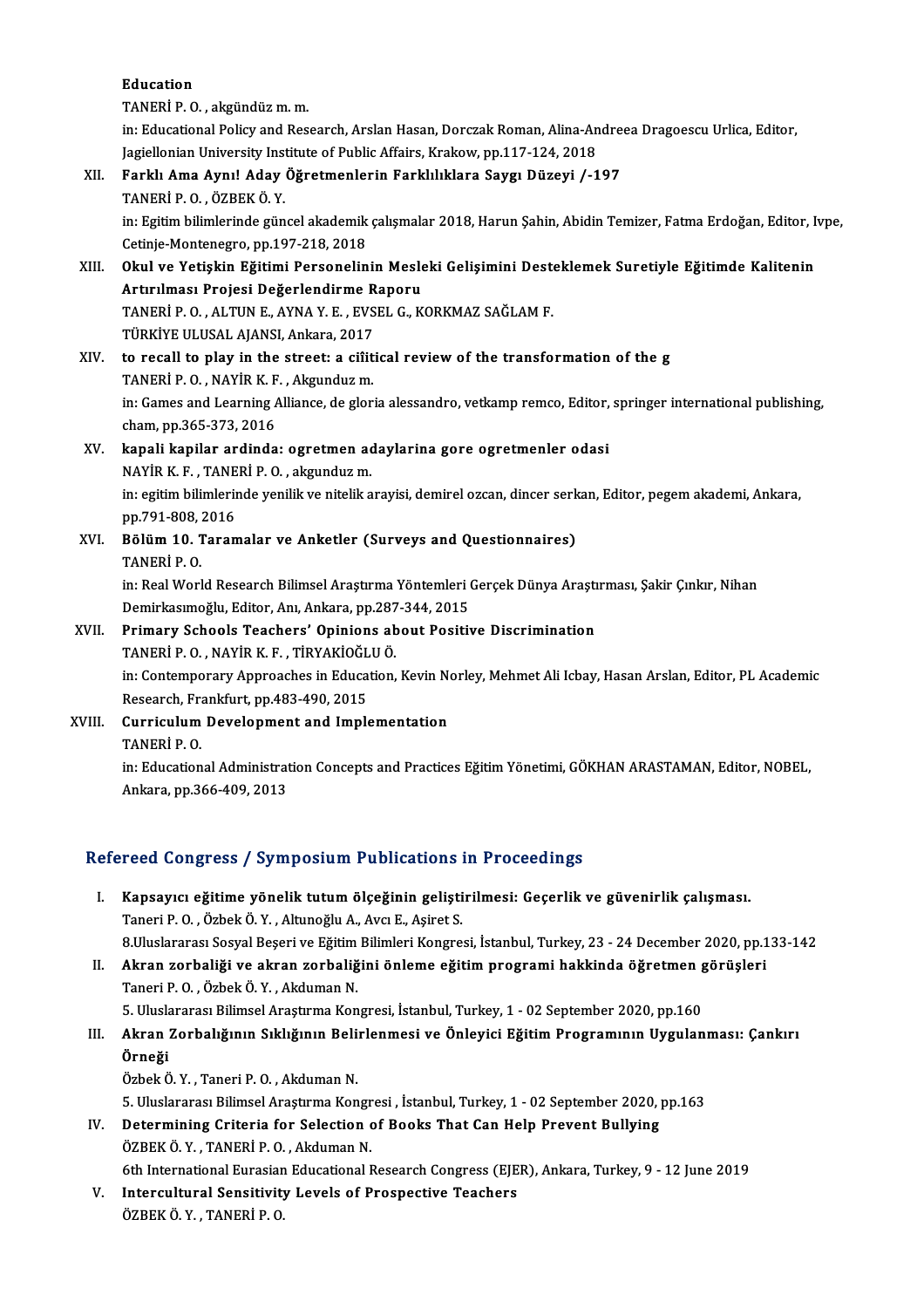|        | I. International Symposium on Science, Education, Art and Technology (UBEST), İzmir, Turkey, 2 - 04 May 2019   |
|--------|----------------------------------------------------------------------------------------------------------------|
| VI.    | If Teacher is not Democratic in The Classroom! A Study on the Democratic Trends of Teacher<br>Candidates       |
|        | TANERİ P.O., ÖZBEK Ö.Y.                                                                                        |
|        | 10th International Conference on Research in Education- ICRE, Antalya, Turkey, 20 - 22 April 2019              |
| VII.   | Use of Bibliotherapy Method to Prevent Peer Bullying                                                           |
|        | TANERİ P.O., ÖZBEK Ö.Y., Akduman N.                                                                            |
|        | 10th International Conference on Research in Education-ICRE, Antalya, Turkey, 20 - 22 April 2019               |
| VIII.  | A Critical Look at Bullying Prevention School Programs                                                         |
|        | TANERİ P.O., ÖZBEK Ö.Y.                                                                                        |
|        | I. International Symposium on Science, Education, Art and Technology (UBEST), İzmir, Turkey, 2 - 04 May 2019   |
| IX.    | An Interactive Reading Experience with 'Kuş Yuvası Saçlı Kız ve Huguftu'                                       |
|        | TANERİ P.O., Akduman N., elmacı s.                                                                             |
|        | . 6th International Eurasian Educational Research Congress (EJER), Ankara, Turkey, 19 - 22 June 2019           |
| X.     | SINIFTA ZORBALIK OLDUĞUNU ÖĞRETMEN FARKETMEZSE!                                                                |
|        | TANERİ P.O., ÖZBEK Ö.Y., ŞAHİN A.                                                                              |
|        | V. ULUSLARARASI MULTIDISIPLINER ÇALIŞMALARI SEMPOZYUMU (ISMS), Ankara, Turkey, 16 - 17 November                |
|        | 2018                                                                                                           |
| XI.    | Öğretmen Adaylarının Ayrımcılığa Yönelik Tutumları                                                             |
|        | ÖZBEK Ö.Y., TANERİ P.O.                                                                                        |
|        | 5th INTERNATIONAL SYMPOSIUM ONMULTIDISCIPLINARY STUDIES (ISMS), Ankara, Turkey, 16 - 17 November<br>2018       |
| XII.   | Farklı Ama Aynı! Öğretmenlerin Farklılıklara Saygı Düzeyi                                                      |
|        | TANERİ P.O., ÖZBEK Ö.Y.                                                                                        |
|        | V. ULUSLARARASIMULTIDISIPLINER ÇALIŞMALARI SEMPOZYUMU(ISMS), 16 - 17 November 2018                             |
| XIII.  | GOÇ PEDAGOJISI KONUSUNDA OĞRETMEN ADAYLARININ FARKINDALIKLARI                                                  |
|        | TANERİ P.O.                                                                                                    |
|        | International Culture and Science Congress, Ankara, Ufuk University, Erzurum, Turkey, 3 - 05 May 2018, pp.250- |
|        | 257                                                                                                            |
| XIV.   | Children Have No Future (or Kids are the Future)! Parents'xx Concerns about Education                          |
|        | TANERI P.O.                                                                                                    |
|        | International Culture and Science Congress, Erzurum, Turkey, 3 - 05 May 2018, pp.191-202                       |
| XV.    | HOW WOULD YOU DESCRIBE DEMOCRACY IN THREE WORDS? PROSPECTIVE TEACHERS'                                         |
|        | UNDERSTANDING OF THE CONCEPT OF DEMOCRACY                                                                      |
|        | TANERI P.O., ÖZBEK Ö.Y.                                                                                        |
|        | VIII. International Congress on Research inEducation (ICRE), Manisa, Turkey, 9 - 11 May 2018, pp.59-73         |
| XVI.   | TO DEEPEN GENDER EQUALITY IN DEMOCRATIC SOCIETY: COMBATING INTERNALIZED GENDER                                 |
|        | ROLES ANDINTERNALIZED SEXISM<br>TANERI P.O.                                                                    |
|        | VIII. International Congress on Research inEducation (ICRE), Manisa, Turkey, 9 - 11 May 2018, pp.74-81         |
| XVII.  | The Most Failed Countries: Reasons for Failure in PISA                                                         |
|        | TANERİ P.O., AKGÜNDÜZ M.M.                                                                                     |
|        | International Conference (EDUSREF), Turkey, 6 - 07 April 2018, pp.32                                           |
| XVIII. | Assessment for Migration Students : Aiding Culturally Responsive Assessment in Schools(ACRAS) in               |
|        | four European Countries                                                                                        |
|        | NAYİR K. F., TANERİ P. O., Burns D., Brown M., O Hara J., McNamara G.                                          |
|        | Education, Society Reform Research (EDUSREF 2018), Ankara, Turkey, 6 - 07 April 2018                           |
| XIX.   | Candidate Teachers' Democratic Attitudes and their Democratic Participation Level. - May 19-20,                |
|        | 2017                                                                                                           |
|        | ÖZBEK Ö.Y., TANERİ P.O.                                                                                        |
|        | XIII. European Conference on Social and Behavioral Sciences, Sofia, Bulgaria, 19 - 20 May 2017                 |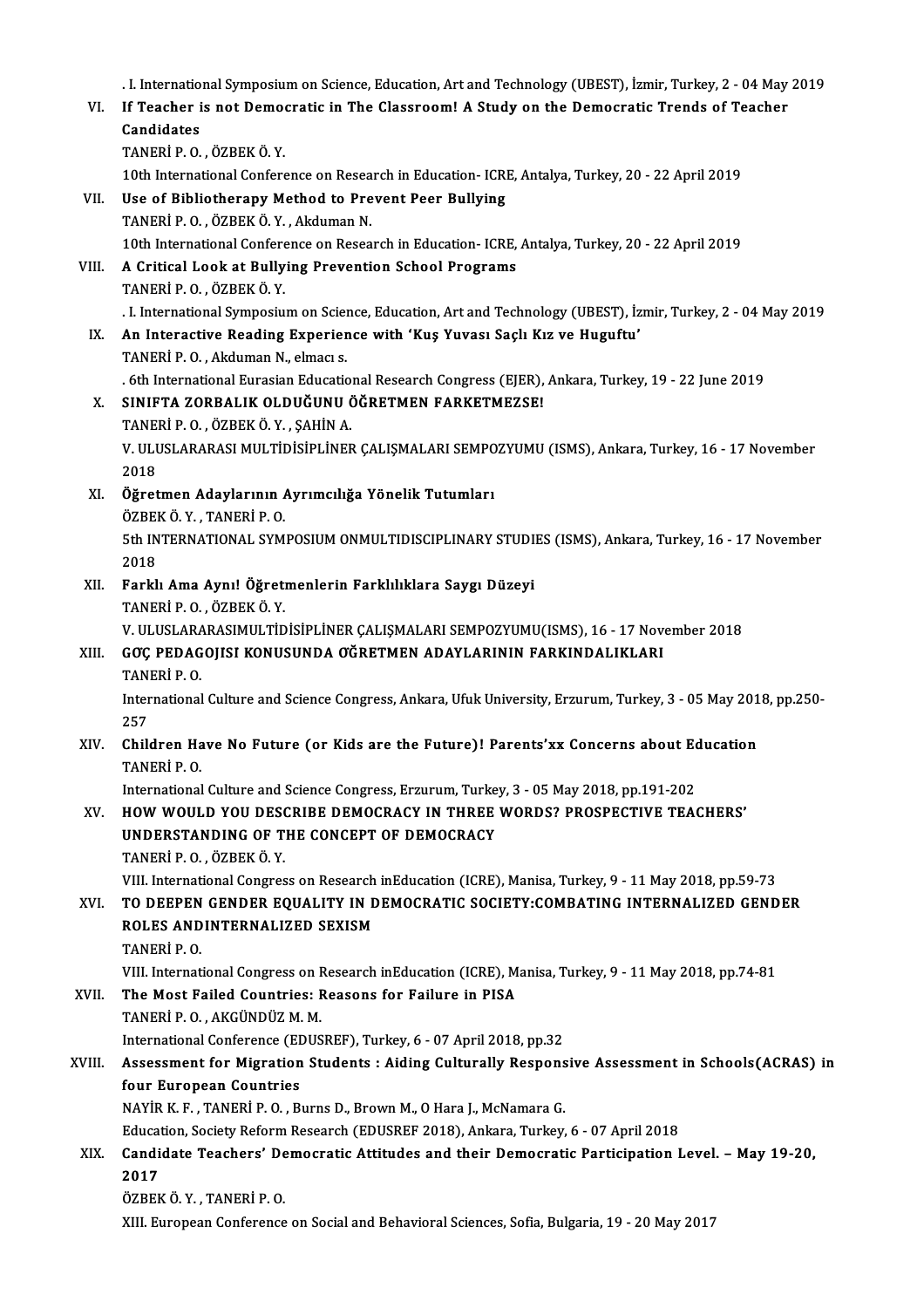| XX.          | Exploring practices of Culturally Responsive Assessment in European Schools,                                                           |
|--------------|----------------------------------------------------------------------------------------------------------------------------------------|
|              | OHara j., Brown M., McNamara G., Burns D., Nortvedt G., NAYİR K. F., TANERİ P. O.                                                      |
|              | Center for Culturally Responsive Evaluation and Assessment's (CREA), Fourth International Conference, 27 - 29<br>September 2017        |
| XXI.         | Practicies of Culturally responsie assessment in European Schools. Results of a literature review in<br>four european countries        |
|              | NAYİR K. F., Brown M., Burns D., Norvedt G., Herzo Punzerberg B., TANERİ P. O.                                                         |
|              | European Conference on Educational Research, Kopenhag, Denmark, 22 - 25 August 2017                                                    |
| XXII.        | Okullarda Bitişik Eğik El Yazısının Sonu                                                                                               |
|              | Akduman N, TANERİ P O                                                                                                                  |
|              | Uluslararası Doğunun Batısı, Batının Doğusu Konferansı, Prag / Çekya, 4 - 06 July 2017                                                 |
| XXIII.       | The Quality of Education Provided in Science and Art Centers.<br>TANERI P.O., Çebi B.                                                  |
|              | XIII. European Conference on Social and Behavioral Sciences, Sofia, Bulgaria, 19 - 20 May 2017                                         |
| XXIV.        | The Concept of Democratic Citizenship and Human Rights: Perspectives of Teachers and School                                            |
|              | Principals. 11 - 14 Mayıs 2017<br>TANERİ P.O.                                                                                          |
|              | IV. International Eurasian Educational Research Congress, Pamukkale Üniversitesi, Denizli, Turkiye, 11 - 14 May<br>2017                |
| XXV.         | 1. Eğitimde Sanatla Terapi Teknikleri Kullanılarak İlkokul Öğrencilerinin 'Lider' Kavramı Üzerinden                                    |
|              | Benlik Algılarının İncelenmesi., -06 May 2017                                                                                          |
|              | Akduman N., Elmacı S., TANERİ P. O., Arca C.                                                                                           |
|              | 6th Cyprus International Conference on Educational Research (CYICER-2017), North Cyprus, 4 - 06 May 2017                               |
| XXVI.        | Geleneksel Ölçme ve Değerlendirmeden Alternatif Ölçme ve Değerlendirmeye Geçişi Metaforlarla                                           |
|              | Anlamak. 27-29 April 2017.                                                                                                             |
|              | TANERİ P.O.                                                                                                                            |
|              | the ULEAD Annual Congress-2017-7th International Conference on Research in Education - ICRE, Canakkale,                                |
|              | Turkey, 27 - 29 April 2017                                                                                                             |
| <b>XXVII</b> | Demokratik ve Kapsayıcı Eğitimin Önündeki Engelleri Aşmada İlk Adım: Öğretmen Eğitimi, 27-29                                           |
|              | April 2017<br><b>TANERİ P.O.</b>                                                                                                       |
|              |                                                                                                                                        |
|              | the ULEAD Annual Congress- 2017-7th International Conference on Research in Education - ICRE, Canakkale,<br>Turkey, 27 - 29 April 2017 |
| XXVIII.      | An overview of culturally responsive assessment practices in European Schools                                                          |
|              | OHara J., Brown M., Burns D., McNamara G., NAYİR K. F., TANERİ P. O.                                                                   |
|              | Education Association of Ireland (ESAI) Conference, Cork, Ireland, 20 - 22 April 2017                                                  |
| XXIX.        | to recall tomplay in the street a critical review of the transformation of the game concept                                            |
|              | importance and place of game in children s world                                                                                       |
|              | TANERİ P.O., NAYİR K.F., akgunduz m.                                                                                                   |
|              | GALA Confr 2016:Games and learning alliance conference, Utrecht, Netherlands, 15 - 07 December 2016                                    |
| XXX.         | Reasons for the Deterioration of Moral Values Cross Cultural Comparative Analysis<br>TANERI P.O., gao j., JOHNSON R.                   |
|              | WEI International Academic Conference on Education andHumanities at Harvard Faculty Club, Boston, USA,                                 |
|              | boston, United States Of America, 1 - 03 August 2016, pp.242-252                                                                       |
| XXXI.        | kapali kapilar ardinda ogretmen adaylarina gore ogretmenler odasi                                                                      |
|              | NAYİR K.F., TANERİ P.O., akgunduz m.                                                                                                   |
|              | 25. Ulusal Egitim Bilimleri Kongresi, Antalya, Turkey, 21 - 24 April 2016                                                              |
| <b>XXXII</b> | Eğitimde Firsat Esitligine Iliskin Akademisyen Gorusleri                                                                               |
|              | NAYİR K. F., TANERİ P. O., akgunduz m.                                                                                                 |
|              | 8. Uluslararası Eğitim Araştırmaları Birliği Kongresi, 5 - 08 May 2016                                                                 |
| XXXIII.      | To Recall to Play in the Street: A Critical Review of the Transformation of the Game Concept,                                          |
|              |                                                                                                                                        |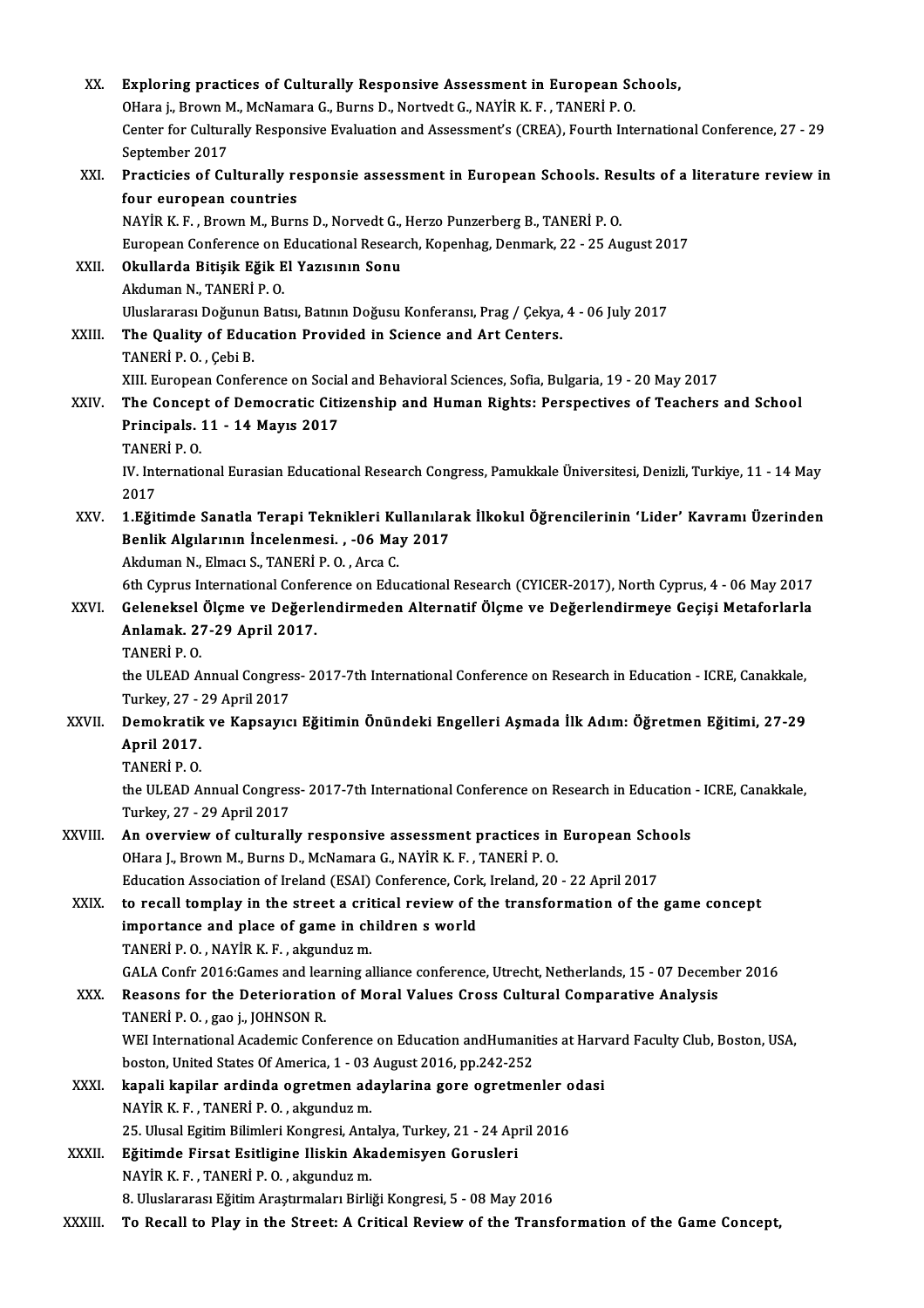|              | Importance and Place of Game in Children's World                                                                                     |
|--------------|--------------------------------------------------------------------------------------------------------------------------------------|
|              | TANERİ P.O., Akgunduz M.M., Nayir K.F.                                                                                               |
|              | 5th International Conference on Games and Learning Alliance (GALA), Utrecht, Netherlands, 5 - 07 December                            |
|              | 2016, vol 10056, pp.365-373                                                                                                          |
| XXXIV.       | Hidden Privatization and Stratification of Education                                                                                 |
|              | TANERİ P.O., NAYİR K.F., AKGÜNDÜZ M.M.                                                                                               |
|              | V International Conference on Critical Education. Analyze, Educate, Organize. Critical Education for Social and                      |
|              | Economic Justice, Wroclaw, Poland, 15 - 18 June 2015                                                                                 |
| XXXV.        | The Revolutionary Resistance Experiences of Teachers in Gripperlines of Neoliberalism and New                                        |
|              | <b>Conservative Approach</b>                                                                                                         |
|              | TANERİ P.O., NAYİR K.F., AKGÜNDÜZ M.M.                                                                                               |
|              | V International Conference on Critical Education. Analyze, Educate, Organize. Critical Education for Social and                      |
|              | Economic Justice, Wroclaw, Poland, 15 - 18 June 2015                                                                                 |
| XXXVI.       | Ortaokul 7 ve 8 Sınıf Öğrencilerinin Sorunlu İnternet Kullanımı Ve Anne Baba Tutumları İlişkisinin                                   |
|              | <i>incelenmesi</i>                                                                                                                   |
|              | AKGÜNDÜZ M. M., TANERİ P. O.                                                                                                         |
|              | II. Avrasya Eğitim Araştırmaları Kongresi, 8 - 10 June 2015                                                                          |
| XXXVII.      | Graduate Students Perceptions on Feedback Process A Study in the Context of Teacher Education                                        |
|              | AKGÜNDÜZ M. M., TANERİ P. O.                                                                                                         |
|              | II. Avrasya Eğitim Araştırmaları Kongresi, 8 - 10 June 2015                                                                          |
| XXXVIII.     | Milli Eğitim Şuralarının Türkiye de Eğitim Politikası Geliştirme Süreçlerindeki İşlevinin                                            |
|              | Eğitimbilimciler Tarafından Değerlendirilmesi                                                                                        |
|              | AKGÜNDÜZ M. M., TANERİ P. O.                                                                                                         |
|              | II. Avrasya Eğitim Araştırmaları Kongresi, 8 - 10 June 2015                                                                          |
| <b>XXXIX</b> | <b>Exploring Teacher Candidates Views on Education Reforms</b>                                                                       |
|              | TANERI P.O., Nalan A.                                                                                                                |
|              | 17th Annual International Conference on Education, Atina, Greece, 18 - 21 May 2015, pp.214-215                                       |
| XL.          | Dezavantajlı Okullarda Etik Sınıf İklimi Oluşturulması                                                                               |
|              | TANERI P.O.                                                                                                                          |
|              | 23. Ulusal Eğitim Bilimleri Kurultayı, Kocaeli, Turkey, 4 - 06 September 2014                                                        |
| XLI.         | Öğretmen Adaylarının Eğitim Yaklaşımlarının Eğitim Felsefeleri Çerçevesinde Değerlendirilmesi                                        |
|              | TANERI P O , COSKUN S                                                                                                                |
|              | 3. Ulusal Eğitim Programları ve Öğretim Kongresi (EPOK), Gaziantep, Turkey, 7 - 09 May 2014                                          |
| XLII.        | Teacher Candidates Worries about Teaching Profession                                                                                 |
|              | TANERI P.O., NAYIR K.F.<br>International Teacher Education Conference (ITEC 2014), Dubai, United Arab Emirates, 5 - 07 February 2014 |
| XLIII.       | Eğitim Bilimcilerin Kesintili Eğitimle İmtihanı 4 4 4 Kaç Eder                                                                       |
|              | MEHMET MAHSUM A., TANERİ P. O.                                                                                                       |
|              | 22nd National Educational Sciences Conference, Eskişehir, Turkey, 5 - 07 September 2013                                              |
| XLIV.        | Öğretmen Adaylarının Öğretmenlik Mesleğini Seçme Nedenlerinin Cinsiyet Değişkeni Açısından                                           |
|              | <i>incelenmesi</i>                                                                                                                   |
|              | NAYİR K F , TANERİ P O                                                                                                               |
|              | 3rd International Conference on Critical Education, Ankara, Turkey, 15 - 17 May 2013                                                 |
| XLV.         | Ortaöğretim Kurumları Bileşenlerinin Öğrencilere Getirilen Kılık Kıyafet Serbestliği Hakkındaki                                      |
|              | Görüşleri                                                                                                                            |
|              | TANERİ P.O., AKGÜNDÜZ M.M., ULUTAŞ B.                                                                                                |
|              | 3rd International Conference on Critical Education, Ankara, Turkey, 15 - 17 May 2013                                                 |
| XLVI.        | What makes a Teacher Effective Ways of Training Secondary Education Teachers in Turkey                                               |
|              | TANERI P.O.                                                                                                                          |
|              | International Symposium, New Issues on Teacher Education, Ankara, Turkey, 9 - 11 May 2013                                            |
| XLVII.       | The Perceptions of Teachers about the Didactic Use of Computers in Special Need Education                                            |
|              |                                                                                                                                      |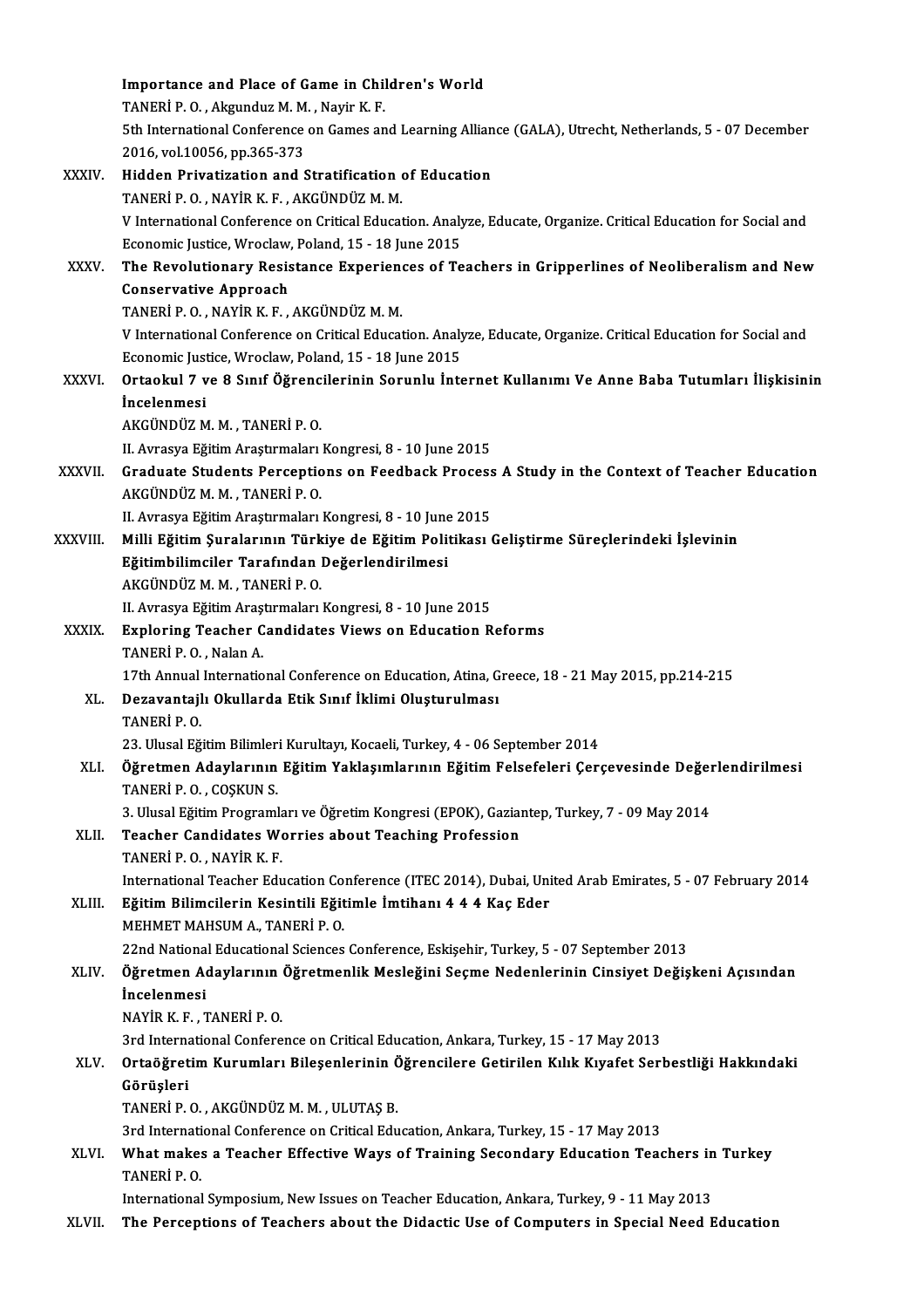TANERİP.O., TİRYAKİOĞLUÖ., AKGÜNDÜZM.M.

TANERİ P. O. , TİRYAKİOĞLU Ö., AKGÜNDÜZ M. M.<br>Belgrade International Conference on Education, Belgrade, Serbia, 15 - 17 November 2012<br>Instructional Hae of Information Technologies Teachers Besistanes to the Hae of

XLVIII. Instructional Use of Information Technologies Teachers Resistance to the Use of New Technologies<br>TANERI P.O..SEFEROGLUS.S. Belgrade International Confere<br>Instructional Use of Inform<br>TANERİ P. O. , SEFEROĞLU S. S.<br>10th International Conference Instructional Use of Information Technologies Teachers Resistance to the Use of New 1<br>TANERİ P. O. , SEFEROĞLU S. S.<br>19th International Conference on Learning, Illinois, United States Of America, 14 - 16 August 2012<br>Learni

XLIX. Learning and Study Strategies of High School and University Students 19th International Conference<br>Learning and Study Stree<br>TANERİP.O., KÖYMEN Ü. 12th InternationalEducationalTechnologyConference (IETC),T'ao-yuan,Taiwan,11 -13 July2012 TANERİ P. O. , KÖYMEN Ü.<br>12th International Educational Technology Conference (IETC), T'ao-yuan, Taiwan,<br>L. Ortaöğretim Demokrasi ve İnsan Hakları Programının Değerlendirilmesi<br>TANERİ B. O. 12th Internat<br>Ortaöğretin<br>TANERİP. O. Ortaöğretim Demokrasi ve İnsan Hakları Programının Değerlendirilmesi<br>TANERİ P. O.<br>9. Uluslararası Balkan Eğitim ve Bilim Konferansı, Turkey, 16 - 18 October 2014, pp.941-946<br>RARENTS ORINIONS AROUT CREATIVE THINKING SKU I S TANERİ P. O.<br>9. Uluslararası Balkan Eğitim ve Bilim Konferansı, Turkey, 16 - 18<br>LI. PARENTS OPINIONS ABOUT CREATIVE THINKING SKILLS<br>TANERİ B. O. 9. Uluslarara<br>PARENTS O<br>TANERİ P. O.<br>15th Internat PARENTS OPINIONS ABOUT CREATIVE THINKING SKILLS<br>TANERI P. O.<br>15th International Creativity Conference "Creativity Research and Development for the Human Resource<br>Pevelopment Riga Latvie 5 . 06 Nevember 2010, pp 218 222. TANERİ P. O.<br>15th International Creativity Conference "Creativity Research a<br>Development, Riga, Latvia, 5 - 06 November 2010, pp.218-222<br>The Berseived Autenemy of Teachers in Flementery Ed: 15th International Creativity Conference "Creativity Research and Devel<br>Development, Riga, Latvia, 5 - 06 November 2010, pp.218-222<br>LII. The Perceived Autonomy of Teachers in Elementary Education<br>TANERLE O Development, Riga, Latvia, 5 - 06 November 2010, pp.218-222<br>The Perceived Autonomy of Teachers in Elementary Education<br>TANERİ P. O. The 3rd International Conference on Educational Sciences (ICES'11), Current Trends and Future Directions for TANERÍ P. O.<br>The 3rd International Conference on Educational Sciences (ICES'11), Current Trends a<br>Professional Development of Teachers, Gazimagusa, Cyprus (Kktc), 22 - 25 June 2011<br>Quality of Education in Turkish Bural Sch

The 3rd International Conference on Educational Sciences (ICES'11), Current Trenc<br>Professional Development of Teachers, Gazimagusa, Cyprus (Kktc), 22 - 25 June 20<br>LIII. Quality of Education in Turkish Rural Schools A Needs Professional Development of T<br>Quality of Education in Turl<br>TANERİ P. O. , ENGİN DEMİR C.<br>16th International Conference LIII. Quality of Education in Turkish Rural Schools A Needs Assessment Study<br>TANERI P.O., ENGIN DEMIR C.<br>16th International Conference on Learning, Barselona, Spain, 1 - 04 June 2009

## Supported Projects

Supported Projects<br>Taneri P. O. , Özbek Ö. Y. , Project Supported by Higher Education Institutions, Akran zorbalığıyla baş etmek mümkün mü?<br>Zarbalığı önlamade bir öğretmen programı geliştirme salışması, 2019, 2020 Zapportem 11998es<br>Taneri P. O. , Özbek Ö. Y. , Project Supported by Higher Education Institutions,<br>Zorbalığı önlemede bir öğretmen programı geliştirme çalışması, 2019 - 2020<br>Özbek Ö. Y. "Taneri B. O., Project Supported by Taneri P. O. , Özbek Ö. Y. , Project Supported by Higher Education Institutions, Akran zorbalığıyla baş etmek mümkün<br>Zorbalığı önlemede bir öğretmen programı geliştirme çalışması, 2019 - 2020<br>Özbek Ö. Y. , Taneri P. O. , P

Zorbalığı önlemede bir öğretmen programı geliştirme çalışması, 2019 - 2020<br>Özbek Ö. Y. , Taneri P. O. , Project Supported by Higher Education Institutions, B<br>Akran Zorbalığını Önleyici Öğrenci Programı Geliştirme Çalışması Özbek Ö. Y. , Taneri P. O. , Project Supported by Higher Education Institutions, Bibliyoterapi ve Yaratıcı Drama temelli<br>Akran Zorbalığını Önleyici Öğrenci Programı Geliştirme Çalışması, 2019 - 2020<br>Taneri P. O. , Nayir K.

Akran Zorbal<br>Taneri P. O. ,<br>2016 - 2019<br>Taneri B. O. Taneri P. O. , Nayir K. F. , Erasmus Project, Aiding Culturally Responsive Evaluation and Assessment in Schools A<br>2016 - 2019<br>Taneri P. O. , Evsel G., Korkmaz Sağlam F., AB IPA Project, OKUL VE YETİŞKİN EĞİTİMİ PERSONELİNİ

2016 - 2019<br>Taneri P. O. , Evsel G., Korkmaz Sağlam F., AB IPA Project, OKUL VE YETİŞKİN EĞİTİMİ PERSONELİNİ<br>GELİŞİMİNİ DESTEKLEMEK SURETİYLE EĞİTİMDE KALİTENİN ARTIRILMASI PROJESİ, 2017 - 2017 GELİŞİMİNİ DESTEKLEMEK SURETİYLE EĞİTİMDE KALİTENİN ARTIRILMASI PROJESİ, 2017 - 2017<br>Citations

Total Citations (WOS):12 h-index (WOS):2

### Scholarships

S<mark>cholarships</mark><br>2219- Yurt Dışı Doktora Sonrası Araştırma Burs, TUBITAK, 2015 - 2016<br>A Yurt Dışı Bilimcel Etkinliklere Katılımı Destaklama Buesnamı, TUBITAK Benotar Birrpe<br>2219- Yurt Dışı Doktora Sonrası Araştırma Burs, TUBITAK, 2015 - 2016<br>A Yurt Dışı Bilimsel Etkinliklere Katılımı Destekleme Programı, TUBITAK, 2010 - 2010 A Yurt Dışı Bilimsel Etkinliklere Katılımı Destekleme Programı, TUBITAK, 2010 - 2010<br>Awards

**Awards**<br>Taneri P. O. , Nafi Atuf Kansu, Eğitbilim Araştırmaları Ödülü, Nafi Atuf Kansu, Eğitbilim Araştırmaları Ödülü, November<br>2017 **2017**<br>Tane:<br>2017